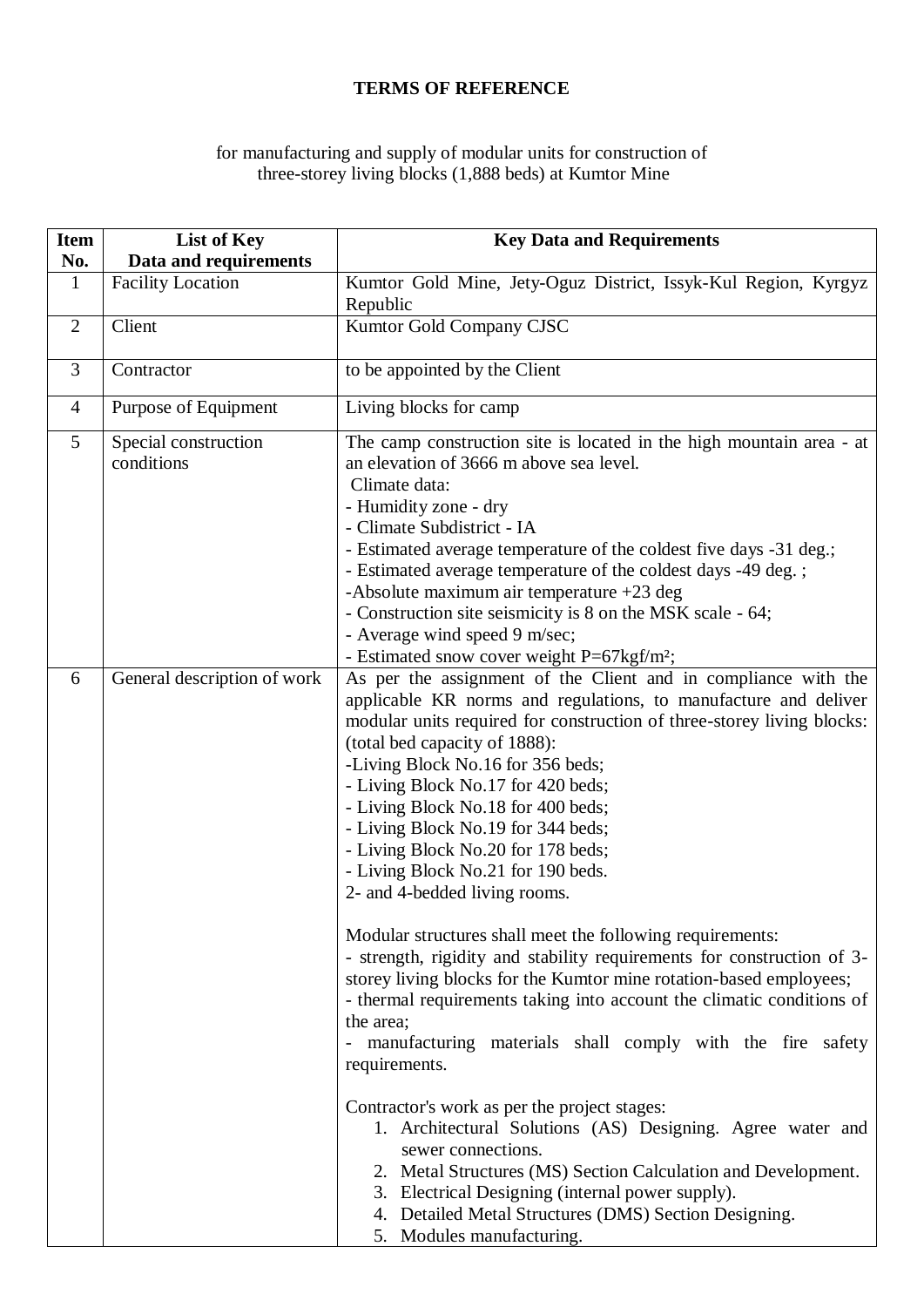|        |                         | 6. Modules Delivery.                                                          |
|--------|-------------------------|-------------------------------------------------------------------------------|
|        |                         | 7. On site installation                                                       |
|        |                         | 8. Completion of work performed.                                              |
|        |                         | Each stage shall be agreed with the Client in writing.                        |
|        |                         |                                                                               |
| $\tau$ | Relocatable Module      | The relocatable modules shall be manufactured in compliance with              |
|        | Requirements            | the following requirements:                                                   |
|        |                         | - Modular unit size $10.0x3,135x2.85$ (h) m.                                  |
|        |                         | - Thermal insulation of walls: mineral fiber slabs with wooden bar            |
|        |                         | coating for interior decoration.                                              |
|        |                         | - The module roofing shall be flat, the third floor roof shall have an        |
|        |                         | additional double-pitch roof made of thin-walled rolled profile and           |
|        |                         | profiled sheet (be sectional for quick installation and coating).             |
|        |                         | Provide roof assemblies for construction of the second and third              |
|        |                         | floors, taking into account the ease of transportation.                       |
|        |                         | - Roof insulation slabs: ISOVER $\delta$ =150mm and Penoplex $\delta$ =50mm.  |
|        |                         | of MDF or metal siding, with wooden bar coating.                              |
|        |                         | - Floor insulation slabs: ISOVER $\delta$ =150mm and Penoplex $\delta$ =50mm. |
|        |                         | The thermal insulation thickness shall be calculated by the                   |
|        |                         | engineering thermal calculation methods.                                      |
|        |                         | - Floor construction order: Linoleum of Commercial Use Class 31-              |
|        |                         | 34, OSB 18 mm, insulation of wood floor framing.                              |
|        |                         | - Interior wall decoration: MDF panels for living rooms, PVC Lambri           |
|        |                         | panels for sanitary facilities, metal siding for utility rooms and            |
|        |                         | corridor.                                                                     |
|        |                         | - Exterior decoration of the modules: metal siding SD 16x145x0.7 as           |
|        |                         | per ST 24507-1910-AO-02-2008 made of thin-sheet galvanized steel              |
|        |                         | with beige polymer coating.                                                   |
|        |                         | - Exterior doors — insulated metal with Antipathic system, interior           |
|        |                         | $\text{doors}$ - PVC, windows - five-chamber metal plastic, three-            |
|        |                         | chamber glazing.                                                              |
|        |                         | Ventilation: natural ventilation in the living rooms; in the corridor $-$     |
|        |                         | mechanical exhaust ventilation with natural air inflow through                |
|        |                         | external door louvers; in the bathrooms and laundry rooms- forced             |
|        |                         | ventilation with air input from the lower door grills, supply and             |
|        |                         | exhaust vent system with natural inflow. Install axial fans in                |
|        |                         | bathrooms and showers.                                                        |
|        |                         | - The fire alarm and fire suppression system in the living blocks will        |
|        |                         | be designed by another Contractor and will be installed by the Client.        |
|        |                         | -Reinforced concrete bands will be used as foundations, i.e. each             |
|        |                         | module will be positioned transversely in 3-4 places.                         |
| 8      | Modular units equipping | The furnishings will be done by the Client.                                   |
|        | requirements            | Plumbing solutions:                                                           |
|        |                         | The water supply and sewage system, plumbing fixtures (boiler,                |
|        |                         | washing machines, drying machines, shower cabins, toilet cabins,              |
|        |                         | sinks, toilets, urinals) will be purchased and installed by the Client.       |
|        |                         | Electrical solutions:                                                         |
|        |                         | 1.1. To organize the distribution of electricity to consumers, use input      |
|        |                         | distribution boards (IDB). To provide additional fire safety, a residual      |
|        |                         | current device (RCD) to be installed at entrance to input distribution        |
|        |                         | boards (IDB) for the appropriate rated current and leakage current            |
|        |                         | setting.                                                                      |
|        |                         | 1.2. To protect against electric shock during operation of electrical         |
|        |                         | networks and electric receivers, all metal non-current carrying parts         |
|        |                         | of electrical installations to be grounded by the neutral protective          |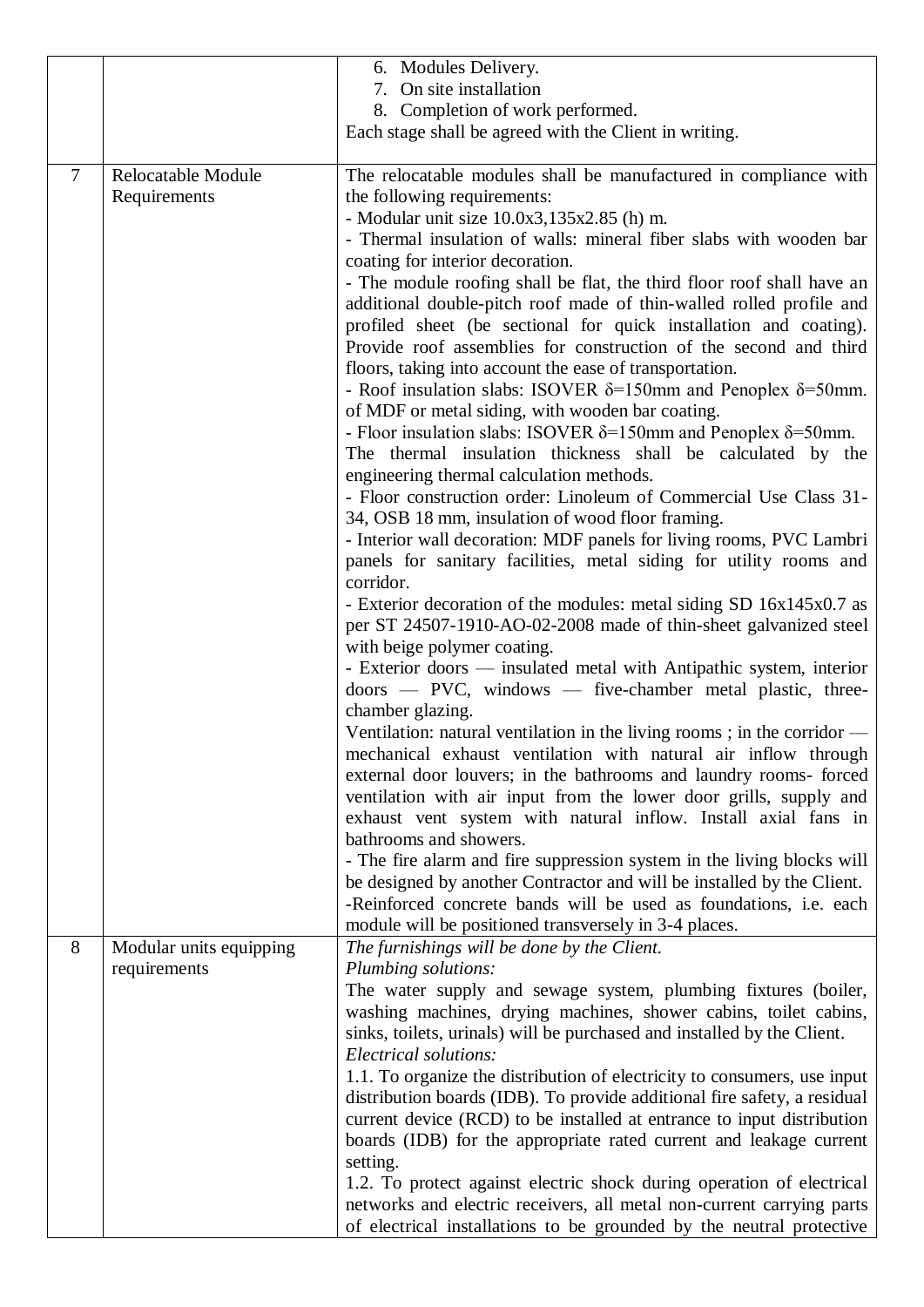| wire PE in the shield.                                                   |
|--------------------------------------------------------------------------|
| 1.3. Install a group panel for every four living rooms. Provide circuit  |
| breakers for outlets and lighting in the group panel.                    |
| 1.4. Divide all lighting fixtures by lighting zones.                     |
| 1.5. Use VVGNGLs cable to install power lines of lighting. Lay the       |
| cable from the main line to the lighting fixtures in the corrugated      |
| PVC pipe.                                                                |
| 1.6. Power supply to a safety and evacuation lighting shall be carried   |
| out in accordance with the Requirements for Electrical Installations     |
| Cl. 6.1 and 6.2, as well as SNiP 23-05-95 "Natural and artificial        |
|                                                                          |
| lighting".                                                               |
| 1.7. According to the Cl.7.1.49. of the Requirements for Electrical      |
| Installations, the premises shall be equipped with at least 16A power    |
| sockets with a protective contact, shall be equipped with a protective   |
| device that automatically closes socket when the connector is plugged    |
| out. Install nightlights over beds and double 220V sockets in living     |
| rooms.                                                                   |
| 1.8. Electrical wiring of socket network and electrical lighting         |
| network shall be laid in the corrugated PVC pipes using with copper      |
| core cable VVGngLS 3h2.5, laid in PVC pipes embed in the cavities        |
| of the panel plates, walls and covered by the plaster coat. PVC pipes    |
| shall have a fire safety certificate as per Fire Regulations 246-97.     |
|                                                                          |
| 1.9. In accordance with the Cl. 7.1.38: of the Requirements for          |
| Electrical Installations: electrical networks laid behind false ceilings |
| and wall partitions are treated as hidden wiring and shall be carried    |
| out: behind ceilings and in void wall partitions in non-flammable        |
| metal pipes or PVC pipes having with the localization capacity, and      |
| in closed boxes; behind ceilings and in wall partitions made of non-     |
| flammable materials, in non-flammable pipes and boxes, as well as        |
| using non-flammable cables.                                              |
| 1.10. Install switches at 1000mm, except the ones indicated              |
| otherwise.                                                               |
| 1.11. Electrical sockets in the WC rooms must be IP-44 moisture          |
| proof.                                                                   |
| 1.12. The height of the socket location is 1000mm, except indicated      |
| otherwise.                                                               |
|                                                                          |
| 1.13. The sockets binding shall be made in the center of the group.      |
| 1.14. Position the LED light switches at 1500 mm before entering the     |
| room.                                                                    |
| 1.15. Lighting set for working lighting of living rooms and corridors    |
| shall be of LED type (Panasonic).                                        |
| 1.16. To heat living rooms and corridors, install 1500 watt 220 volt     |
| wall mounted converter heaters with thermostats. (Antlantic).            |
| 1.17. Installation work must be carried out by a specialized             |
| organization at the construction stage, in strict compliance with        |
| applicable norms and regulations for installation.                       |
| 1.18. Perform the installation and check-out work after completion of    |
| the safety measures in accordance with SNIP 111-A-80 and drawing         |
| the acceptance test act.                                                 |
|                                                                          |
| 1.19. When working with power tools, it is necessary to ensure           |
| compliance with GOST 12.2.013-87                                         |
| 1.20. Provide that grounding conductor connections to grounding          |
| bars are in places that are accessible for inspection and repair.        |
| 1.21. For the normal operation of electrical appliances, provide for     |
| each user an additional (3rd) ground wire connected to the               |